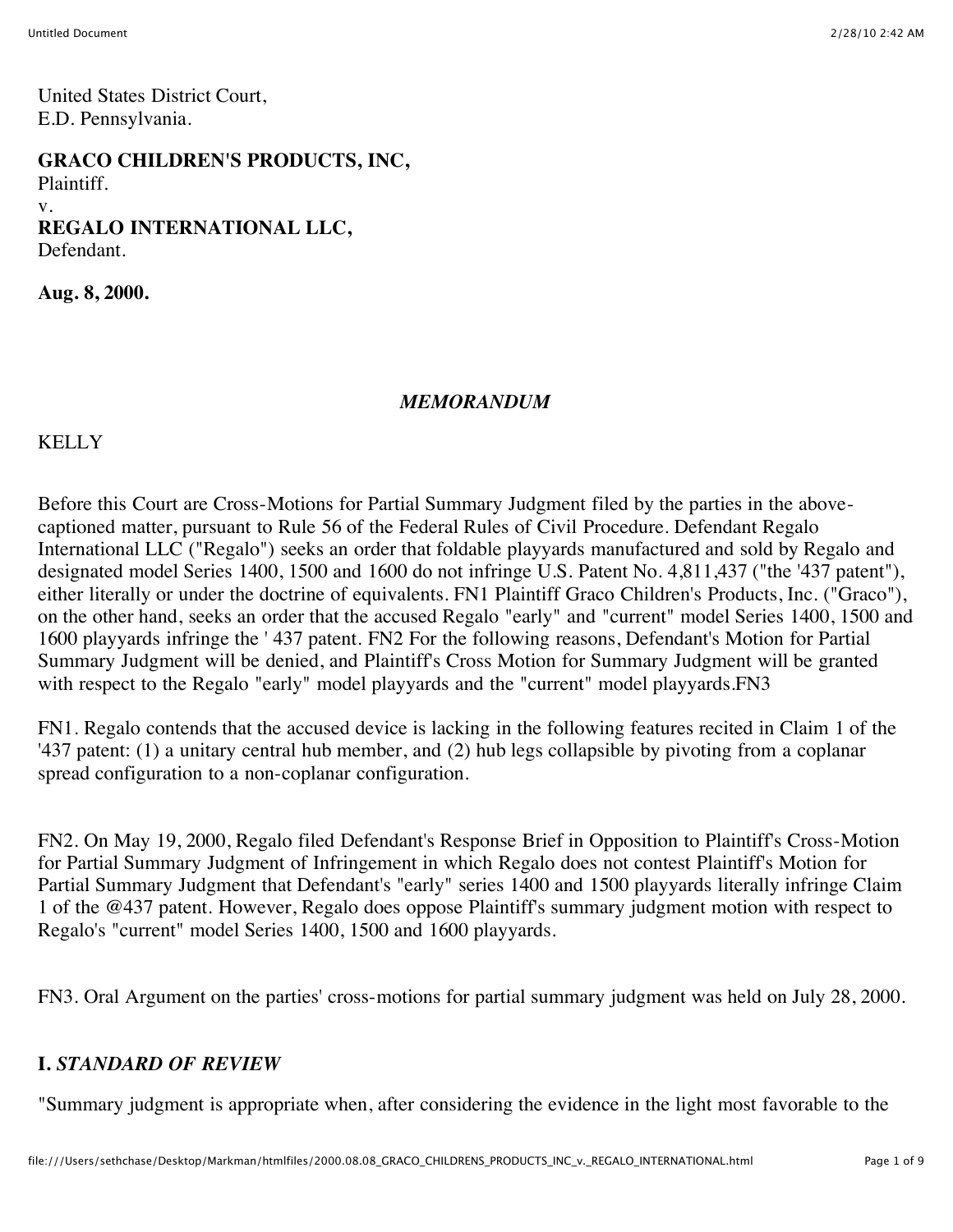nonmoving party, no genuine issue of material fact remains in dispute and 'the moving party is entitled to judgment as a matter of law.' " Hines v. Consolidated Rail Corp., 926 F.2d 262, 267 (3d Cir.1991) (citations omitted). "The inquiry is whether the evidence presents a sufficient disagreement to require submission to the jury or whether it is so one sided that one party must, as a matter of law, prevail over the other." Anderson v. Liberty Lobby, Inc., 477 U.S. 242, 249 (1986). The moving party carries the initial burden of demonstrating the absence of any genuine issues of material fact.FN4 Big Apple BMW, Inc. v. BMW of North America, Inc., 974 F.2d 1358, 1362 (3d Cir.1992), *cert. denied,* 507 U.S. 912 (1993). Once the moving party has produced evidence in support of summary judgment, the nonmovant must go beyond the allegations set forth in its pleadings and counter with evidence that demonstrates there is a genuine issue of fact for trial. Id. at 1362-63. Summary judgment must be granted "against a party who fails to make a showing sufficient to establish the existence of an element essential to that party's case, and on which that party will bear the burden of proof at trial." Celotex Corp. v. Catrett, 477 U .S. 317, 322 (1986). "When there are cross-motions, each motion must be considered separately, and each side must still establish a lack of genuine issues of material fact and that it is entitled to judgment as a matter of law." Nolen v. Paul Revere Life Ins. Co., 32 F.Supp.2d 211, 213 (E.D.Pa.1998).

FN4. "A fact is material if it could affect the outcome of the suit after applying the substantive law. Further, a dispute over a material fact must be 'genuine,' i.e., the evidence must be such 'that a reasonable jury could return a verdict in favor of the non-moving party.' " Compton v. Nat'l League of Professional Baseball Clubs, 995 F.Supp. 554, 561 n. 14 (E.D.Pa.) (citations omitted), *aff'd,* 172 F.3d 40 (3d Cir.1998).

### **II.** *DISCUSSION*

### **A.** *Claim Construction*

The first step of an infringement analysis is for the Court to construe the patent's claims as a matter of law to determine their scope and meaning. Markman v. Westview Instruments, Inc., 517 U .S. 370, 390 (1996). In construing the claim, a court first looks to intrinsic evidence, i.e., the patent itself, which includes the claims, the specification, and the prosecution history before the Patent and Trademark Office. Vitronics Corp. v. Conceptronic, Inc., 90 F.3d 1576, 1582 (Fed.Cir.1996). If the inventor intended for any terms to be defined in a special or uncommon manner, such intent must be clearly indicated in the patent specification. *Id.* In the absence of any special definition, the terms of the claim should be given their ordinary and accustomed meaning. *Id.; see also* Intellicall, Inc. v. Phonometrics, Inc., 952 F.2d 1384, 1387 (Fed.Cir.1992). In situations where an analysis of the intrinsic evidence alone will not resolve any ambiguity in a disputed claim term, extrinsic evidence may be considered on the issue of how someone skilled in the art would understand the claims; however, such extrinsic evidence may not contradict the manifest meaning of the claims as set forth, even by implication, in the specification and prosecution history. Rohm & Haas Co. v. Lonza, Inc., 997 F.Supp. 635, 638 (E.D.Pa.1998).

The second step is for the fact finder to compare the claim, as construed by the Court, to the accused device to determine whether a finding of infringement is warranted in that the device embodies every limitation of the claim, either literally or by an equivalent. Carroll Touch, Inc. v. Electro Mechanical Sys., Inc., 15 F.3d 1573, 1576 (Fed.Cir.1993). However, "to the extent that the dispute here 'turns solely on the legal question of the proper construction of the claims,' it is amenable to summary judgment." *Quigley Corp. v. Gumtech,* NO. CIV. A. 99-5577, 2000 WL 264130, (E.D.Pa. March 9, 2000).

Literal infringement requires that the accused device contain each limitation of a claim exactly; any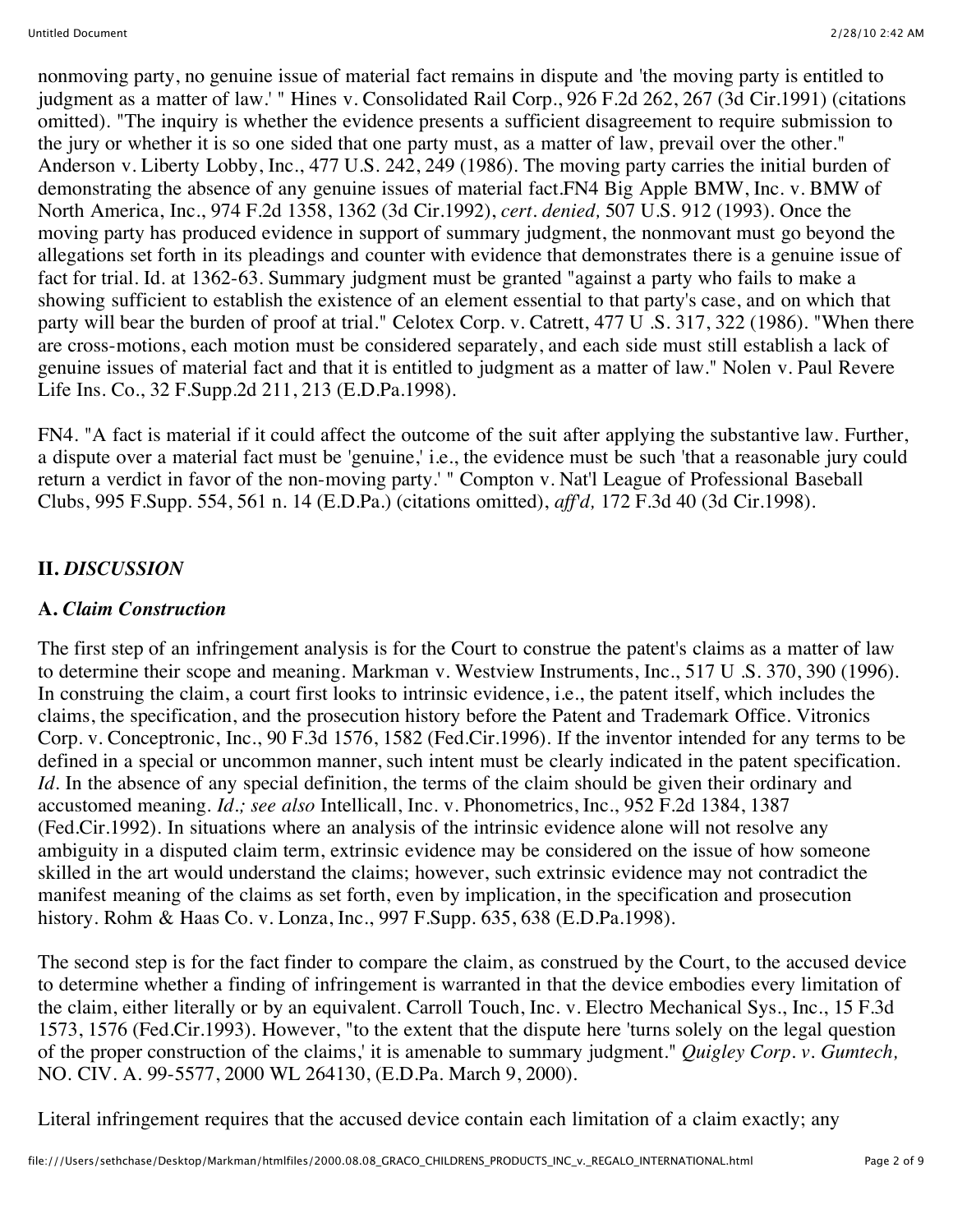deviation from the claim precludes a finding of literal infringement. Litton Systems, Inc. v. Honeywell, Inc., 140 F.3d 1449, 1454 (Fed.Cir.1998). Summary judgment of infringement is proper when no reasonable jury could find that the properly construed claims at issue are infringed literally by the accused device. Gintry Gallery, Inc. v. Berkline Corp., 134 F.3d 1473, 1476 (Fed.Cir.1998).

"A device that does not literally infringe a claim may nonetheless infringe under the doctrine of equivalents if every element in the claim is literally or equivalently present in the accused device." Sage Prods., Inc. v. Devon Indus., Inc., 126 F.3d 1420, 1423 (Fed.Cir.1997). "A claim element is equivalently present in an accused device if only 'insubstantial differences' distinguish the missing claim element from the corresponding aspects of the accused device." *Id.* Summary judgment of non-infringement under the doctrine of equivalents is proper only if no reasonable jury could determine that a claim limitation is met in the accused device by an equivalent. Warner-Jenkinson Co. v. Hilton-Davis Chemical Co., 520 U.S. 17, 39 n. 8 (1997).

Here, the parties' dispute centers on Claim 1 of the '437 patent. The relevant portion of Claim 1 is as follows:

1. Foldable playyard, comprising

a unitary central hub member,

a lower frame assembly comprising corner leg connecting members and hub legs each pivotally coupled at one end portion thereof to said hub member and pivotally coupled at an opposite end portion thereof to one of said lower frame assembly corner leg connecting members such that said hub legs are collapsible by pivoting said hub legs from a substantially coplanar spread configuration wherein said hub legs diverge radially outwardly from said hub member to a compact non-coplanar configuration where said hub legs are substantially parallel,

(Def.'s Summ. J. Mot., Ex. 2, '437 patent, col. 12, lines 1-13.)

Regalo draws this Court's attention to the above clauses of Claim 1, particularly with respect to "unitary central hub member" and "hub legs ... collapsible by pivoting said hub legs from a substantially coplanar spread configuration ... to a compact non-coplanar configuration." In doing so, Regalo contends that the '437 patent requires a unitary central hub member that may be composed of several pieces but acts as one piece, or a unit, and does not fold. Regalo adds that Claim 1 requires that moving the unitary central hub causes the hub legs to pivot about their pivot connection at the hub from a position coplanar with the unitary central hub to a position substantially perpendicular to the unitary central hub and substantially parallel to each other. (Def.'s Brief in Supp. of Partial Summ. J. at 3-4.) While Regalo argues that in Graco Children's Products v. Century Products Co., No. CIV. A. 93-6710, 1996 WL 421966 (E.D.Pa. July 23, 1996) (" *Graco I* "), Judge Bechtle agreed with this, Regalo admits that Judge Bechtle stopped short of expanding the scope of Claim 1 to include the requirement that the hub must define one plane with respect to the "coplanar" versus "non-coplanar" distinction in the second paragraph of Claim 1.FN5 Thus, Regalo now invites this Court to build on Judge Bechtle's definition and find that the hub must define one plane to meet the requirements of a "unitary central hub ." (Regalo's Brief In Supp. Of Partial Summ. J. at 8.)

FN5. In *Graco I,* Judge Bechtle defined the term "unitary central hub member" as follows: A single device comprising at least two parts pivotably coupled to and centrally located among the lower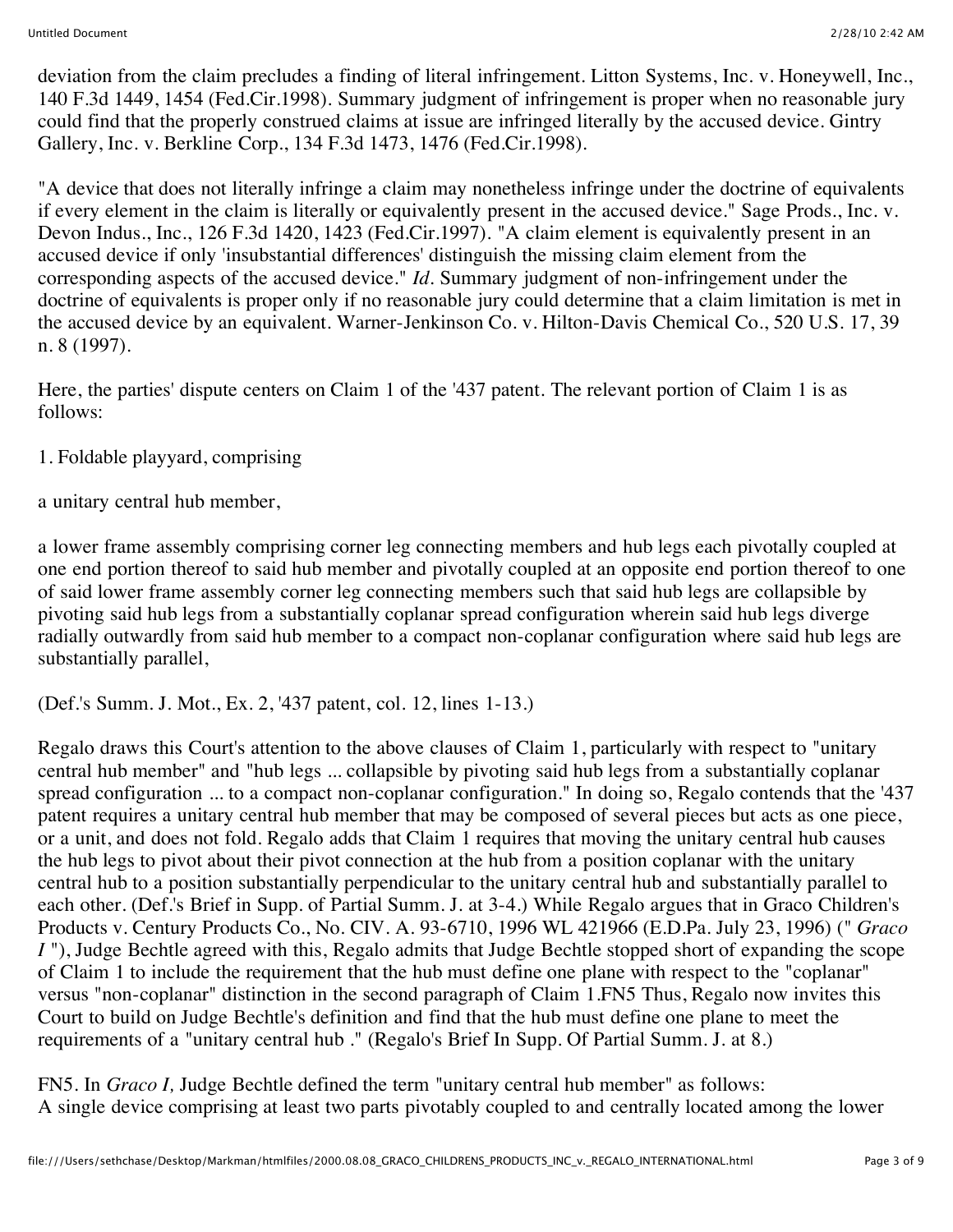frame assembly, that enables corner legs, hub legs and side rails to collapse into a substantially parallel compact configuration without the need to disassemble fabric or other components of the structure or to release a latch or lock on the corner legs to permit the corner legs to collapse.

### 1996 WL 421966 at \*6-7.

Graco agrees with the portion of Regalo's proposed construction that Claim 1 requires a central hub that acts as a unit, and hub legs pivotally connected to the hub and corner leg connecting members. However, Graco disputes Regalo's request to build on Judge Bechtle's definition from *Graco I* and find that the hub must define one plane. Graco argues that this is not a claimed requirement and that Regalo improperly relies on extrinsic evidence in an effort to buttress its proposed claim construction and, thus, has failed to meet its burden to overcome the heavy presumption in favor of the ordinary meaning of the claim language.FN6 (Pl.'s Opp'n Brief at 10-11.) In doing so, Graco explains that a review of the prosecution history of the ' 437 patent reveals no specific arguments or definitions with respect to the term "unitary." As a result, Graco contends that this term, as used in connection with the claim element "unitary central hub member," should be given its ordinary meaning and, thus, be construed to include one or multiple components which are connected together to operate as a unit. Id. at 6.

FN6. Graco characterizes Regalo's citation to Judge Bechtle's prior ruling with respect to the construction of "unitary central hub member" as extrinsic, reminding this Court of its earlier decision that the prior claim construction from *Graco I* should not be given preclusive effect in this case. Graco Children's Products v.. Regalo International, 77 F.Supp.2d 660, 665 (E.D.Pa.1999).

In defining the scope of the claim at issue, the task begins, and in this case ends, with the language of the claim. Here, the parties disagree as to whether the descriptive terms "coplanar" and "noncoplanar," when used in the second paragraph of Claim 1, refer to the position of the playyard legs with respect to the legs themselves or with respect to the "unitary central hub member." The parties also disagree as to whether "unitary central hub member" can encompass the hinged hub used in Regalo's current model playyards. The positions of the parties regarding these elements is set forth in more detail below.

# **B.** *Literal Infringement*

# **1.** *Unitary Central Hub Member*

Regalo contends that its current model playyards do not infringe Claim 1 because the requirement of a "unitary central hub member" found in Claim 1 of the '437 patent cannot encompass the two separate hinged members of the central hub in the Regalo playyards.FN7 Regalo submits that interpreting "unitary central hub member" to include a hinged structure functionally reads the word "unitary" out of the claim, and makes the structure equivalent to just a central hub member. (Tr., dated 7/28/00, at 15-16.)

FN7. Regalo argues that the Graco design is inconsistent with the "bifold hub" structure of U.S. Patent No. 4,688,280 ("Kohus '280" or " '280 patent"), which Regalo likens its device to. Regalo notes that the ' 280 patent shows the limited motion of the legs within the plane of a hub to and away from each other that is identical to the motion of the pairs of legs in the Regalo Series 1400, 1500 and 1600 playyards, and is completely inconsistent with legs moving out of a plane. (Def.'s Mem. at 5 n. 3.) In response, Graco correctly argues that the description in the ' 280 patent of a "bi-fold" hub does not provide any guidance in construing the '437 patent claim terms. In addition, Graco points out that Claim 1 is not directed to a hub,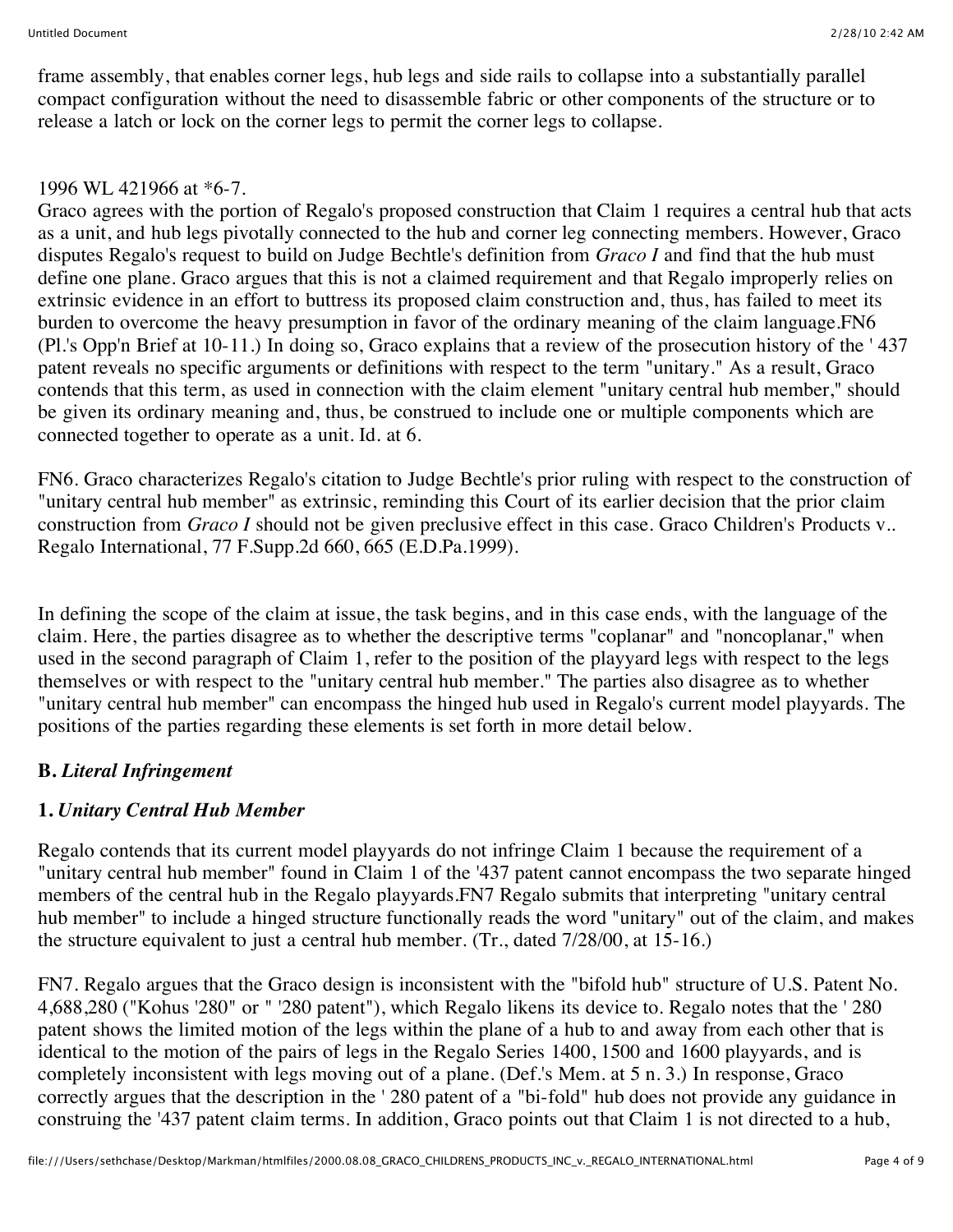but to an entire combination, and that the '437 patent was issued to protect the combination of elements recited in the claims as defining over the prior art, including the '280 patent. Thus, Graco contends that even if some elements of the claimed combination were known in the prior art and were not patentable individually, that does not shield an infringer using such known elements in the claimed combination which is patentable.

Graco replies that a comparison of the opened/spread and closed/folded positions of the playyards to the claims reveals that the Regalo "hinged hub" operates as a unit, i.e., always remains joined together as a unitary hub in moving from the opened to the closed position. Graco asserts that such a configuration is entirely consistent with Graco's interpretation of a unitary central hub, i.e., that is a centrally located member that operates as a unit to perform the claimed function.FN8 The claimed hub member, whether or not it has multiple components, allows the pivotably coupled hub legs to be drawn upwardly and inwardly to a substantially parallel configuration.

FN8. Graco contends that what this claim calls for is a combination of elements, and what unitary calls for is that the hub member be a central hub member that functions together, and that a bi-fold hub qualifies as a species of the unitary central hub because it does perform the function of one hub member. (Tr., dated 7/28/00, at 29-30.)

In resolving this issue, this Court must first look to the language of the '437 patent. In addition to the language found in Claim 1, the term "unitary" is used by the patentee in column 3, lines 21-24 of the '437 patent, which read as follows:

The foldable playyard 10 includes a flexible enclosure 54 comprising side panel portions 56, 58, 60, 62 and a floor portion 66. These portions of the enclosure are stitched together to form a unitary flexible structure.

At oral argument on the instant motions, counsel for Graco cited the above portion of the '437 patent to argue that "the patentee is using unitary to show that a number of pieces can be put together in an assemblage, so that they act as one." (Tr., dated 7/28/00, at 23-24.) We adopt this common-sense interpretation, especially in light of the parties agreement that the unitary central hub can have multiple parts that act as one piece. ( Id. at 15, 24.) Thus, this Court finds that the term "unitary central hub member" as expressed in the '437 patent does encompass the hinged hub used in Regalo's current model playyards.

#### **2.** *Hub Legs Collapsible by Pivoting from Coplanar Spread Configuration to Non-coplanar Configuration*

Regalo also contends that the legs of the accused device do not pivot about their pivot connection into and out of the plane defined by each hinged member of the central hub to a compact non-coplanar configuration, but, rather, the leg pairs remain in the same plane as the hinged members.

Graco responds that Regalo's hub legs in the spread/open configuration diverge radially from the hub member and are coplanar with each other. The legs in the compact or folded position are substantially parallel and non-coplanar. Thus, according to Graco, the reference in the claim to a "compact non-coplanar configuration" only refers to the change in relationship between and among the legs when they arrive at the folded position. (Graco's Reply at 7.)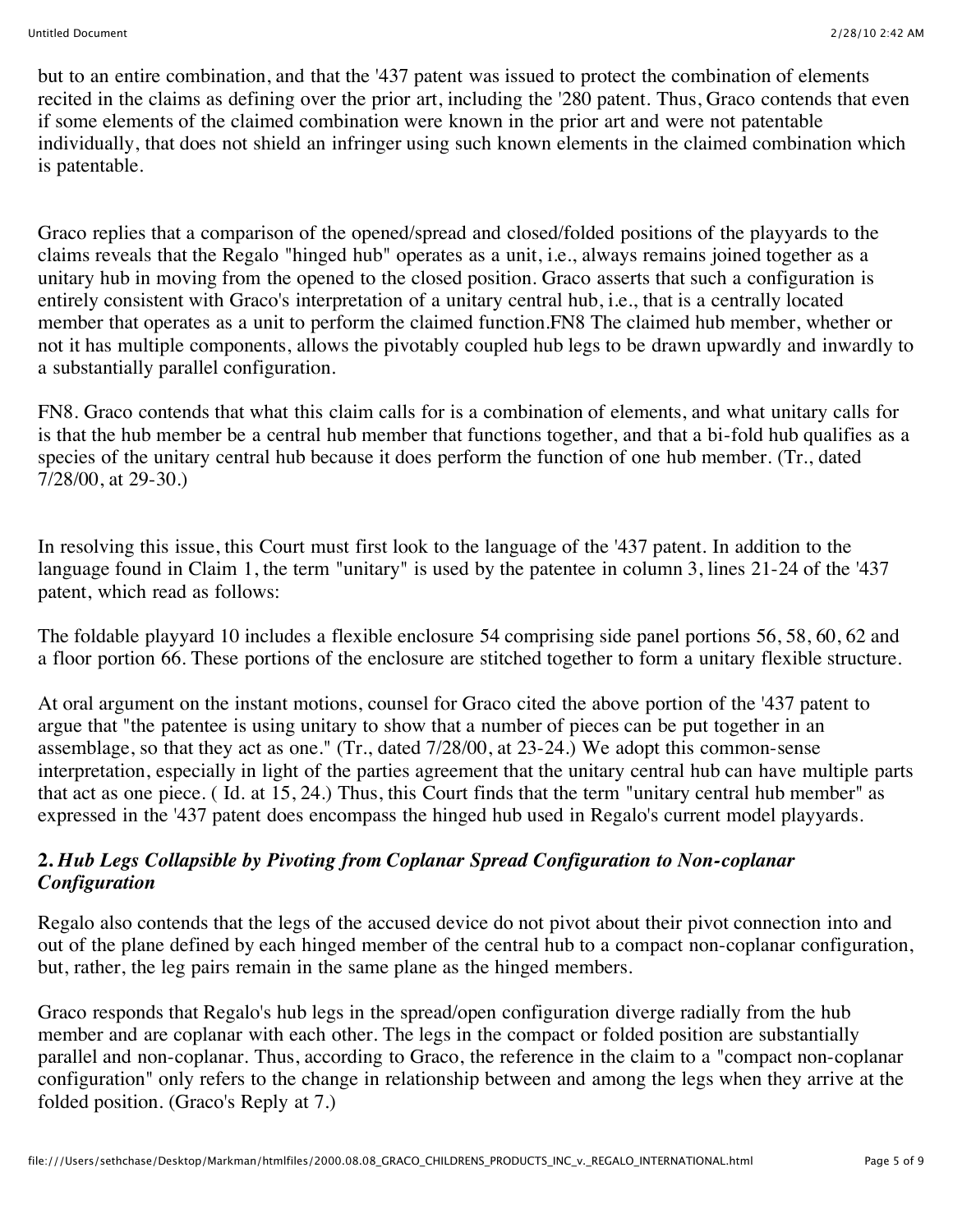Regalo counters that Plaintiff ignores the fact that Claim 1 requires each hub leg to be "pivotably coupled at one end portion" to the "hub member" and at the same time requires that all of the hub legs to "diverge radially outwardly" from the "hub member" while the legs are in a "substantially co-planar spread configuration." According to Regalo, "[i]f the legs diverge 'radially outwardly' from the hub member AND at the same time are 'co-planar,' the hub must have a plane in common with the legs. Otherwise, the adjective 'radially' has no context or meaning." (Def.'s Reply in Supp. of Mot. for Partial Summ. J. at 4.) That being said, Regalo takes this one step further and argues, under its claim interpretation, that since "coplanar" refers to the legs having a common plane with the central hub in the spread configuration, than "non-coplanar" must refer to the legs not sharing a common plane with the central hub in the folded position. Based on the above, Regalo submits that because the hinged members of its central hub fold into the same plane as the legs, or become "coplanar" with the legs, when the playyard collapses, there can be no infringement based on the limitation in the '437 patent that the hub legs be in a "non-coplanar" position when they are collapsed (assuming "non-coplanar" refers to the position of the legs with respect to the "unitary central hub member" of the '437 patent).

Despite Regalo's arguments, a review of the claim language at issue shows that there is no requirement that the central hub be substantially coplanar with the legs in the spread configuration; rather, only the hub legs need be substantially co-planar in the spread configuration. As Graco points out, "[w]hile it may be reasonable that the plane defined by the legs in the spread configuration is within the plane defined by the hub member, there is no requirement that any part of the hub member be within the same plane as the legs." (Graco's Surreply Brief at 3) (citing '437 patent, Fig. 4, hub member (166) and hub legs (206) and (212), and Fig. 10, which shows a cross-section through hub leg (208) and the hub member in the open or spread configuration of the hub legs).

Thus, Regalo's concern that the term "radially" has no meaning unless the "coplanar" and "noncoplanar" language of Claim 1 is interpreted to include the legs with respect to the hub is unfounded. An examination of the language of Claim 1 makes clear that "radially" merely refers to how the legs diverge from the hub in the coplanar spread configuration. Moreover, the final part of the of the claim language at issue specifically refers only to the hub legs, which, upon collapsing, form "a compact non-coplanar configuration where said hub legs are substantially parallel" with no reference to the central hub. Based on the above, this Court concludes that the terms "coplanar" and "noncoplanar" refer to whether or not *all* of the hub legs lie in the same plane.FN9 In other words, all of the hub legs lie within the same plane, or are coplanar, when the lower frame assembly is in the spread configuration, and all of the hub legs do not lie within the same plane, or are non-coplanar, when in the collapsed position.FN10

FN9. During oral argument, Regalo's counsel stated that Claim 1 lacks the prepositional phrase that explains what the hub legs are "coplanar" and "non-coplanar" to. (Tr., dated 7/28/00, at 39-40 .) However, an examination of the entire paragraph at issue reveals that, despite referencing the central hub when describing the position of the legs in the spread configuration, the patentee consistently used "coplanar" and "noncoplanar" when referring to just the hub legs, and the choice not to specifically reference the central hub when describing the legs in the collapsed position indicates to this Court that the terms "coplanar" and "noncoplanar" refer to whether or not all of the legs lie in the same plane. Therefore, this Court concludes that Regalo's attempt to read into the claim language the requirement that the "coplanar" and "non-coplanar" language references the position of the legs with respect to the hub is unsupported by the patent itself.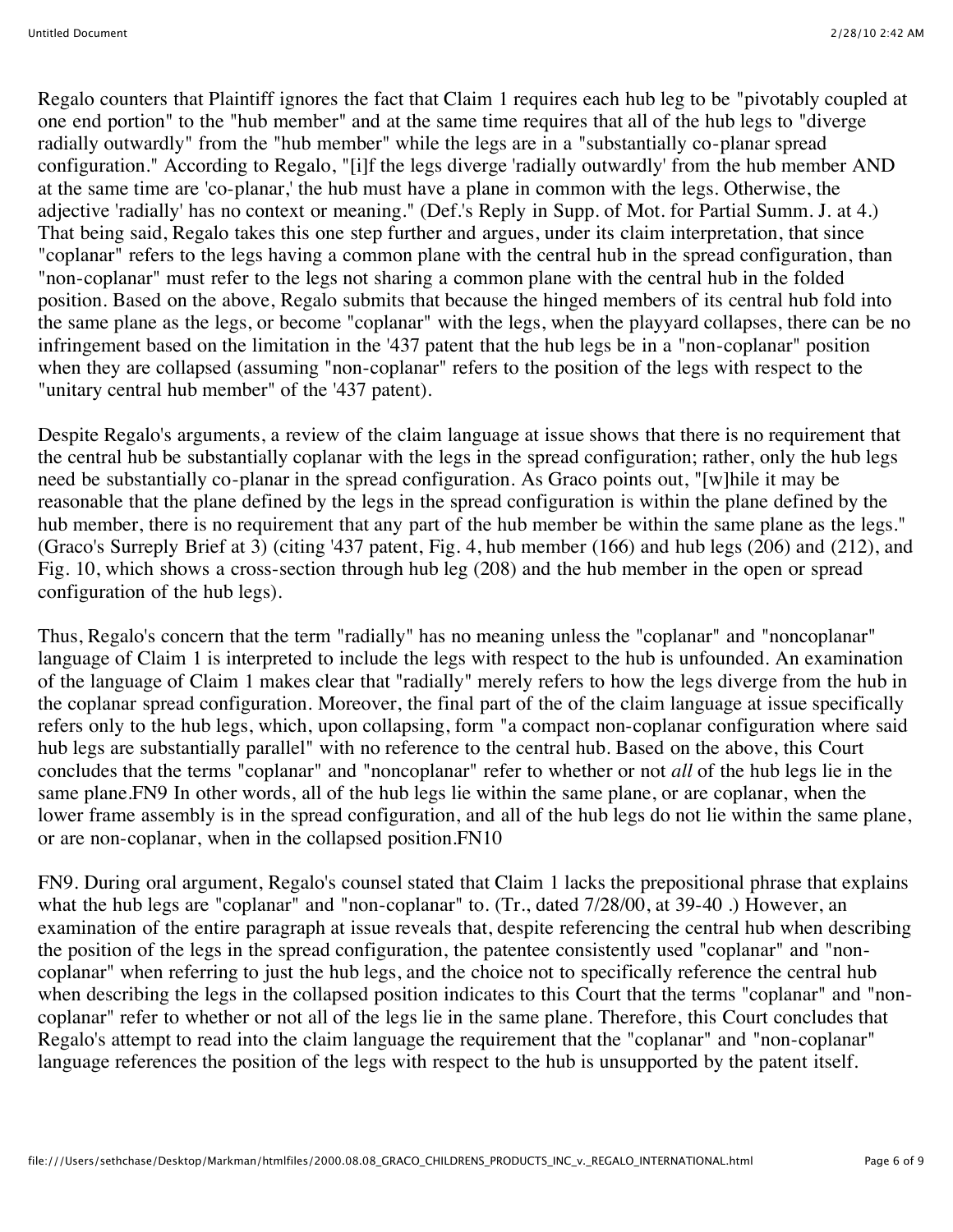FN10. Counsel for Graco convincingly makes the point that because Regalo has admitted infringement with respect to its early model playyards, which contain a unitary central hub member that is structurally the same as in the Graco playyard, it is difficult to understand how its current models do not fit the claim language and, thus, do not infringe on the '437 patent. (Tr., dated 7/28/00, at 20-22, 27-28.) Indeed, although this Court is mindful of Regalo's stated position with regard to how the bi-fold hub in its current model playyards makes the structure of the lower frame of Regalo's playyard distinguishable from that of the Graco playyard, such a distinction becomes insignificant when employing this Court's interpretation of the "coplanar" and non-coplanar" language of Claim 1 of the '437 patent as referring to whether or not all of the hub legs lie in the same plane.

### **C.** *Doctrine of Equivalents*

In applying the doctrine of equivalents, Regalo argues that its current playyard does not function in the same way as the device claimed in the Graco patent.FN11 More specifically, Regalo states that its current playyard, in having a pair of hinged members connected by a central latch that must be released in order to collapse the playyard, is akin to the prior art device described in the Kohus ' 280 patent. By having a hub in one "coplanar" plane, Regalo contends that the playyard of the patent in suit eliminates not only the corner leg latches of the Kohus '280 device, but also the latch between the central hinged members, by claiming a "unitary" central hub instead of the "bifold" hub that Kohus '280 was stated to have by Graco.FN12 *See* Regalo's Brief in Supp. of Partial Summ. J. at 14 (citing K-2 Corp. v. Salomon S.A., 191 F.3d 1356, 1367 (Fed.Cir.1999) (doctrine of equivalents cannot be used to reconfigure the claims or vitiate claim elements), and Ethicon Endosurgery, Inc. v. United States Surgical Corp., 149 F.3d 1309, 1318-19 (Fed.Cir.1998) (patentee cannot expand the scope of claims by relocating positions of claimed elements)).

FN11. In its memoranda and at oral argument, Regalo argues to no avail that the declaration of Mark Flannery, in which Mr. Flannery describes Regalo's playyard as substantially different from the limitations expressed in the '437 patent, is sufficient to raise a genuine issue of material fact with respect to Graco's argument of doctrine of equivalents infringement. (Def.'s Resp. Brief in Opp'n to Pl.'s Cross-Mot. for Summ. J., Ex. C; Tr., dated 7/28/00, at 17-18.) Indeed, Mr. Flannery's declaration is undermined by his own deposition testimony in which he not only admits that he may not be qualified to give such testimony, but had trouble explaining what his affidavits meant. (Pl.'s Brief in Opp'n to Def.'s Summ. J. Mot. and in Supp. of Pl.'s Cross-Mot. for Summ. J. at 14-15 (citing Flannery Dep., dated 3/28/00, at 55-62, 69-70); Tr, dated 7/28/00, at 32, 38-39.)

FN12. Regalo submits that Graco, in its Information Disclosure Statement, cited the '280 patent and adopted the language of the patent to describe the "bifold hub" of the device in the '280 patent, without defining the term. According to Regalo, that usage amounts to an admission by Plaintiff that the term "bifold hub" had an accepted meaning in the art. Regalo explains that if another term for the hub, such as "unitary," would have been more appropriate or meaningful to a person of ordinary skill, Graco could have used it.

Regalo summarizes how its design embodies the prior art "bifold hub" design of Kohus '280 as follows: (1) the pair of hinged members of the Regalo playyard is not equivalent to the pivot pins that couple the hub legs to the hub in the '437 patent because the hub of the '437 patent defines a plane and the pivoting motion of the legs is required to be into and out of the plane; (2) the pivot connection between the hinged members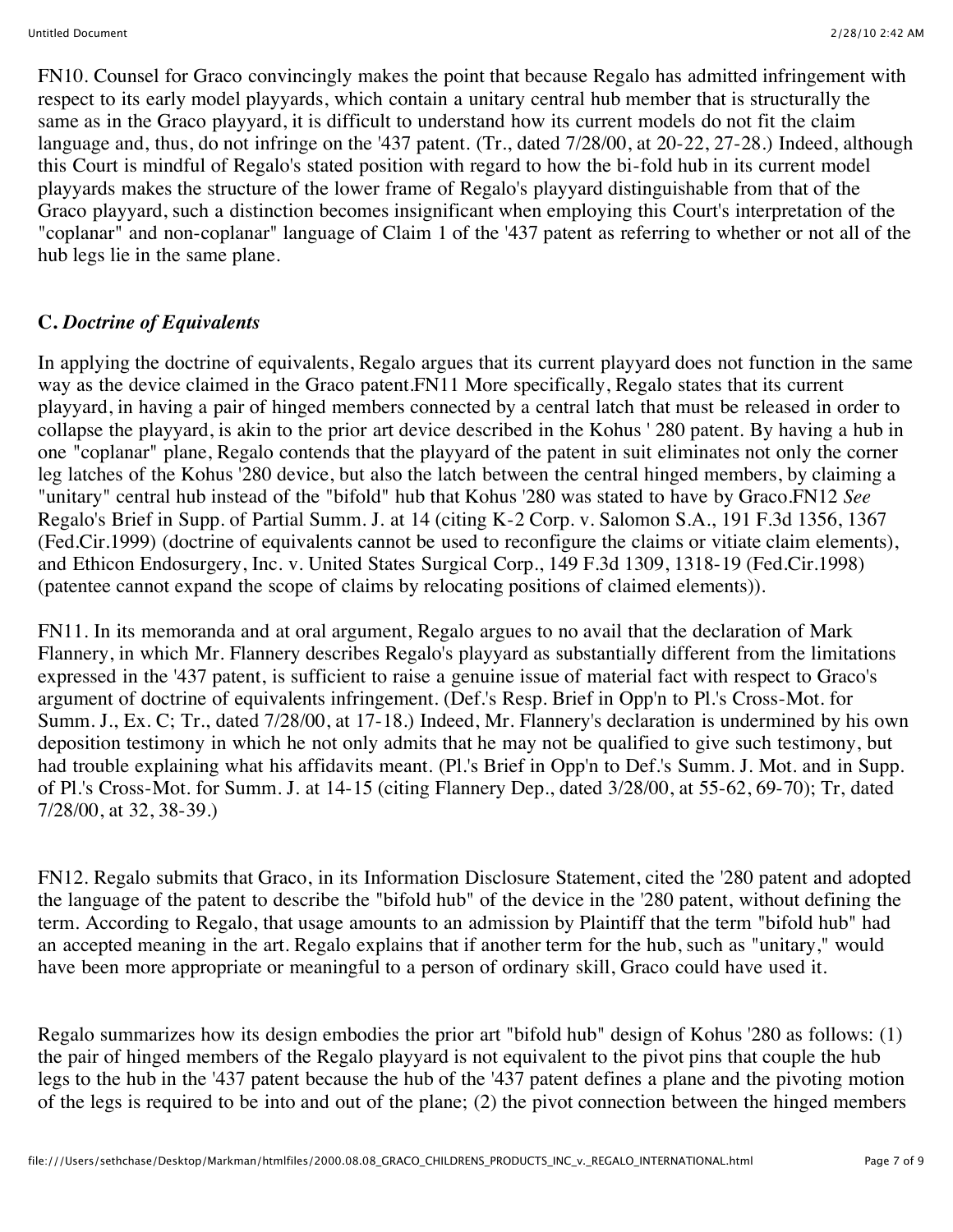and the legs in the Regalo device is not equivalent to the pivot connection between the hub and the hub legs in the '437 patent because the pairs of legs in the Regalo device pivot within a common plane while the hub legs in the '437 patent pivot out of a common plane. Regalo adds that construing the claim so that it encompasses a pair of hinged members would vitiate critical elements of the claim.

In response, Graco first contends that no reasonable jury could determine that the claim limitations are not met by Regalo's current models, especially in light of the admitted infringement by Regalo's early models. Next, Graco argues that Regalo does not offer any evidence of prosecution history estoppel that would limit the recited "unitary central hub member" in Claim 1 from covering the Regalo central hub.FN13 Graco points out that no amendments were made to the language in Claim 1 referring to the "unitary central hub member" during the prosecution of the ' 437 patent and there is no showing that construing this element to cover the hinged hub member of the Regalo playyard would entirely vitiate the meaning of the element.FN14 In taking this position, Graco again points out that the term "unitary" is used consistently in the specification of the ' 437 patent to refer to an element formed from one or more components, which is also consistent with the ordinary meaning of the term. Based on the above, Graco submits that this is *not* a case where no reasonable fact finder could find equivalence, and, thus, looking at the facts in a light most favorable to the non-movant, the Regalo hub member literally meets this element in Claim 1 of the ' 437 patent.

FN13. "Prosecution history estoppel arises when a concession is made or a position is taken to establish patentability in view of prior art on which the examiner has relied, which is a substantive position on the technology for which a patent is sought." (Graco's Opp'n Brief at 16) (citing Pall Corp. v. Micron Separations Inc., 66 F.3d 1211, 1219 (Fed.Cir.1995), *cert. denied,* 520 U.S. 1115 (1997)).

FN14. Graco also reaffirms its contention that there is no requirement anywhere in the '437 patent or its prosecution history that the hub member be in or define a plane. And with respect to Regalo's continuing assertion that the unitary central hub member in Claim 1 cannot encompass the similar structure of the '280 patent, which includes a bi-fold hub member, without encompassing prior art, Graco argues that (1) the '280 patent was considered by the examiner during the prosecution of the '437 patent and the combinations claimed in the '437 patent were found to be patentable over this reference, and (2) the law does not preclude a patented combination from including known elements, since it is the invention as a whole that must be patentable over the prior art. (Graco's Opp'n Brief at 17) (citing Conroy v. Reebok International Ltd., 14 F.3d 1570, 1577 (Fed Cir.1994) (proper test for determining the claim scope under the doctrine of equivalents is directed to the invention as a whole)).

Having considered the respective positions of the parties, this Court finds that the "current" Regalo playyards do infringe on the '437 patent under the doctrine of equivalents. As counsel for Graco points out:

Even if the Court were to accept that the unitary hub is not literally infringed by a hub which splits, even though it acts-and functions-as one, the admission that bi-fold hubs were known in the prior art and that the patent was allowed over it, constitutes-allows-the patentee to cover known elements, which are substitutes for the elements in the patent.

And as far as performing the same function in the same way to obtain the same result,.... There could be no dispute that these two playyards produce exactly the same result, each and every time you open and close